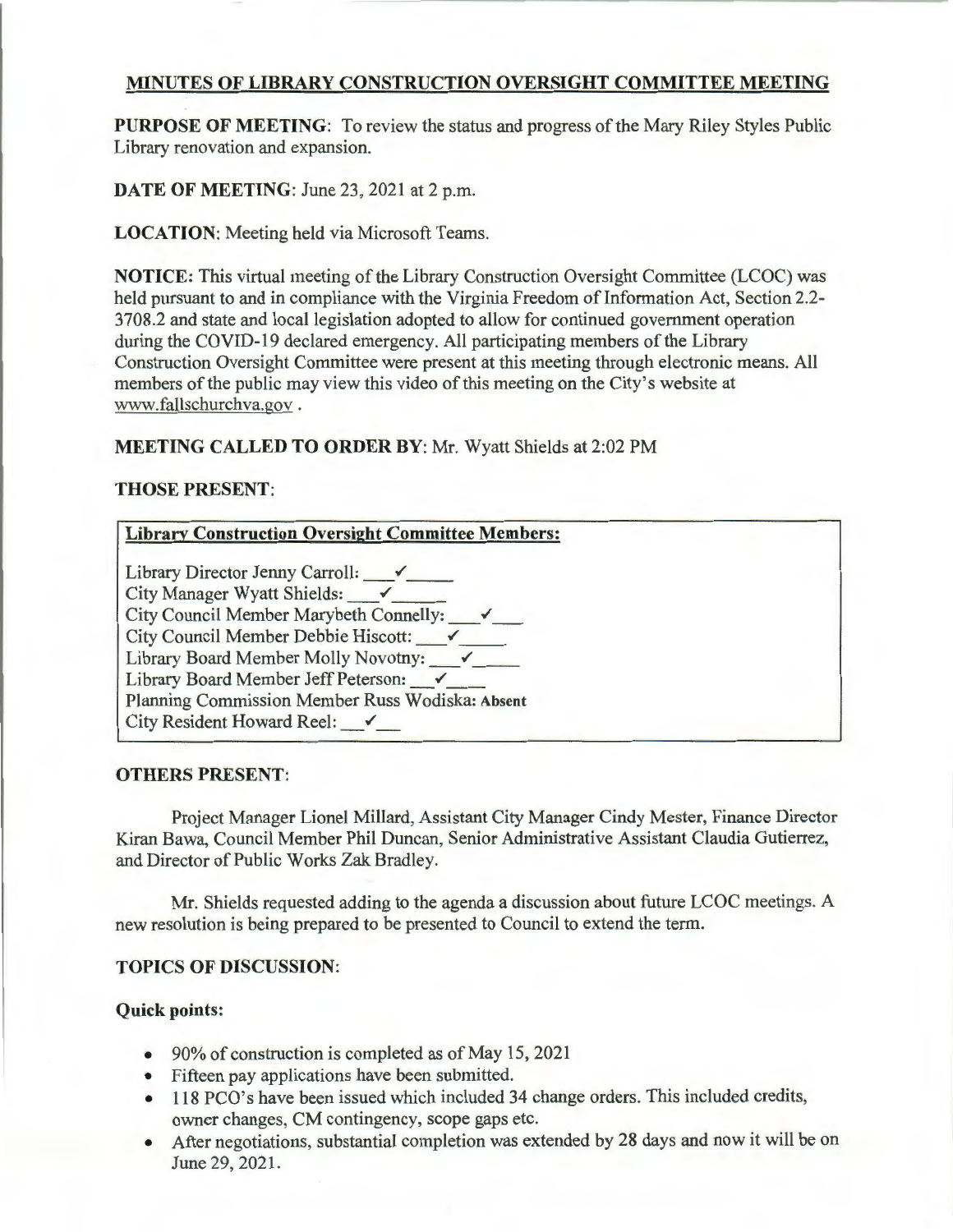• The M101 revisions from the building officials included 3 back rooms on the main level, where combustibles were found in the ceiling space that needed to be fixed. This work took 3 to 4 weeks to correct per revised drawings.

### **Milestones:**

- Brick paver work completed.
- Bathroom tiles completed including bathrooms and fixtures.
- IT room has been turned over to IT staff to hook the telephone lines for the fire alarm.
- Fire alarm testing complete.
- All flooring in the building completed, except for the medium meeting room which will take place when the audio system gets completed. The main vestibule entrance won't be completed yet due to construction traffic.
- Staff furniture and partial shelving started arriving and is being built. All the shelving should arrive by July 7-8.

### **Active subcontractors:**

- K&M working on electrical
- Harris Mechanical working on plumbing, HVAC
- Bright Masonry completing concrete and brick paving work
- Express Tek working on low voltage
- Jarvis working on carpentry
- Clyde Henry Inc. working on the window installation
- RW HITT working on painting
- CCA is working on the flooring
- LV Comm working on security
- BAS working in controls

## **Scheduled Inspections:**

## **Lower Level**

- All ceilings have been closed. However, there is some ongoing work with the electrician tracing back cables to the electrical room and labeling them for easy identification if the power goes out.
- Working on troubleshooting, and checking things that could be wrong during the inspections next Tuesday, Wednesday and Thursday.
- Fire caulking and penetration completed.
- Elevator is 95% complete. Working on some permits, approved drawings and a battery backup installation per code.
- Testing and balancing completed; to be submitted to the building officials.
- Functional and performance testing will begin after substantial completion is finished.
- Centennial started doing their punch list and doing touch-up painting on the portico area and throughout the building. They are also working in sync with the furniture vendor.
- Working on negotiations on how to start getting library staff in the building prior to the final completion on July 25.

## **Main Level**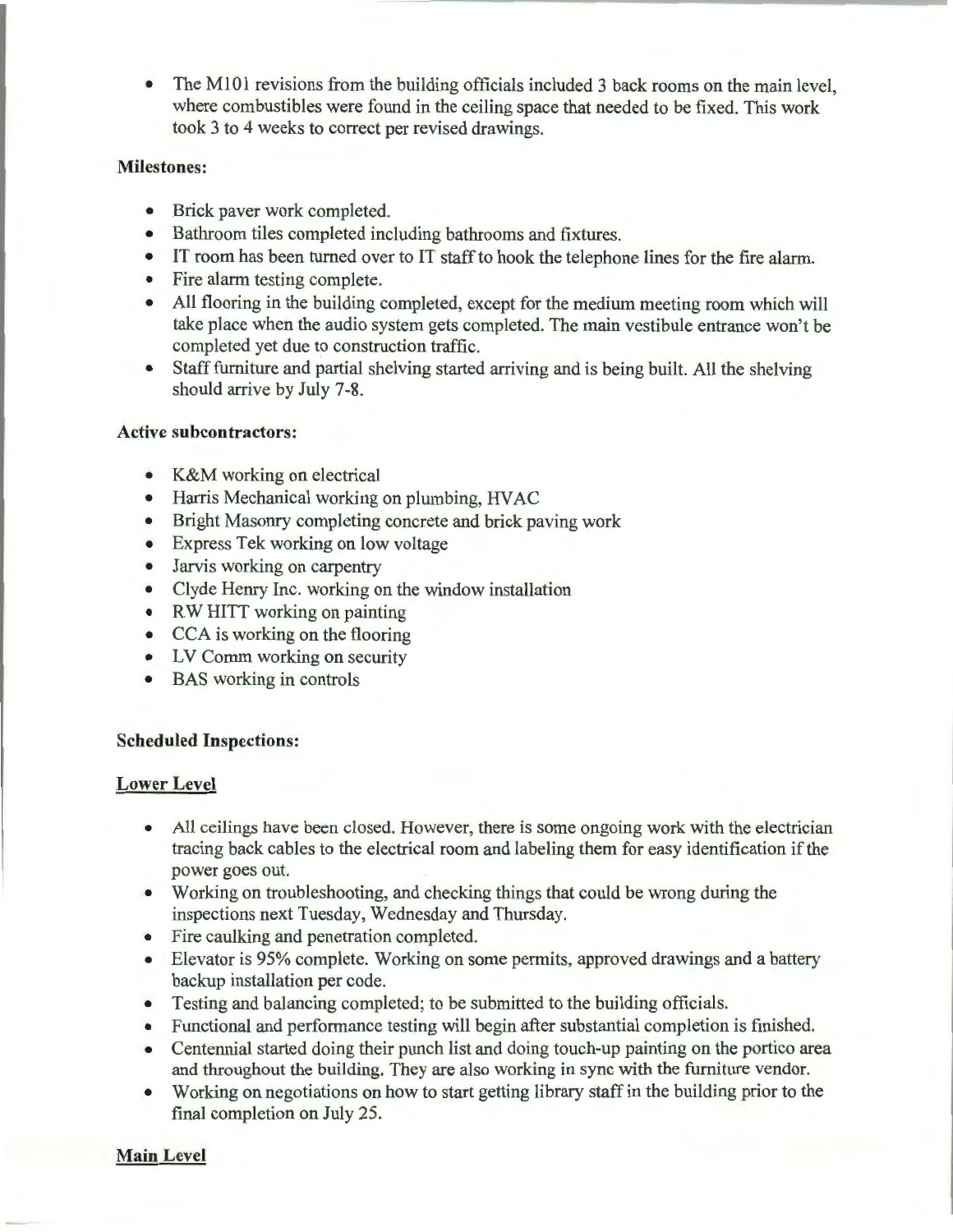- Flooring has been completed except for the main level medium meeting room.
- 95% of painting completed. Stairwell, vestibule last to prevent damages.
- Some light fixtures were damaged and needed to be reordered. They arrived today.
- ADA rough-ins for the operator power were installed and waiting for the push buttons.
- Restroom tiles installation completed.
- Testing and balancing completed.
- M101 revision work completed.
- Punch list performance from Centennial will start soon.

#### **Exterior**

All exterior work has been completed except for the street light poles and signage including the light fixtures for the library's sign, and landscaping.

• Washington Gas will be paving the side of Virginia Avenue.

• Dominion is ready to relocate the light poles. The new location has been picked and they will send a notification to neighbors about having a power outage for a day. These poles will be temporary until the City's streetscape program is in place and Dominion undergrounds the power lines.

#### **Questions:**

Ms. Hiscott asked if the relocation of the light poles was part of the streetscape undergrounding project. Mr. Bradley explained that the undergrounding of the utilities will take place as part of the Great Streets Project. The grants for this project will be available in 2024 and then the construction will start.

Ms. Hiscott also asked if the temporary crossing metal ramp located in Park A venue across the library will remain after the construction is finished. Mr. Bradley noted that it was not ADA compliant and it will be removed. There will be three ADA compliant crosswalks in that area as part of the Great Streets Project.

Mr. Reel asked who is creating the punch lists. Mr. Millard stated BKV Architects along with their mechanical and plumbing engineers will do a walk-through of the building. City's Facilities Manager Kathy Allan will be part of it as well. ADTEK who are the civil engineers are also working on the punch list along with BKV, including ADA compliance. The site plan will be reviewed by City's staff officials next week.

Mr. Reel also asked about the arrangement with Centennial on the punch list and corrections being completed. Mr. Millard responded that Centennial's arrangement is to have everything complete by July 25 per the contract. Another question was the landscaping, and when the planting season is. This needs to have a guarantee protection on the planting. Mr. Millard will review the contract with the City Arborist.

There was another question about the LEED status. Mr. Millard explained that after having a discussion with the shareholders of the project about what was the best affordable option, they decided to go with the offsite carbon options that will cost \$32,000 and will provide the points needed for the LEED Silver Certification.

**Budget**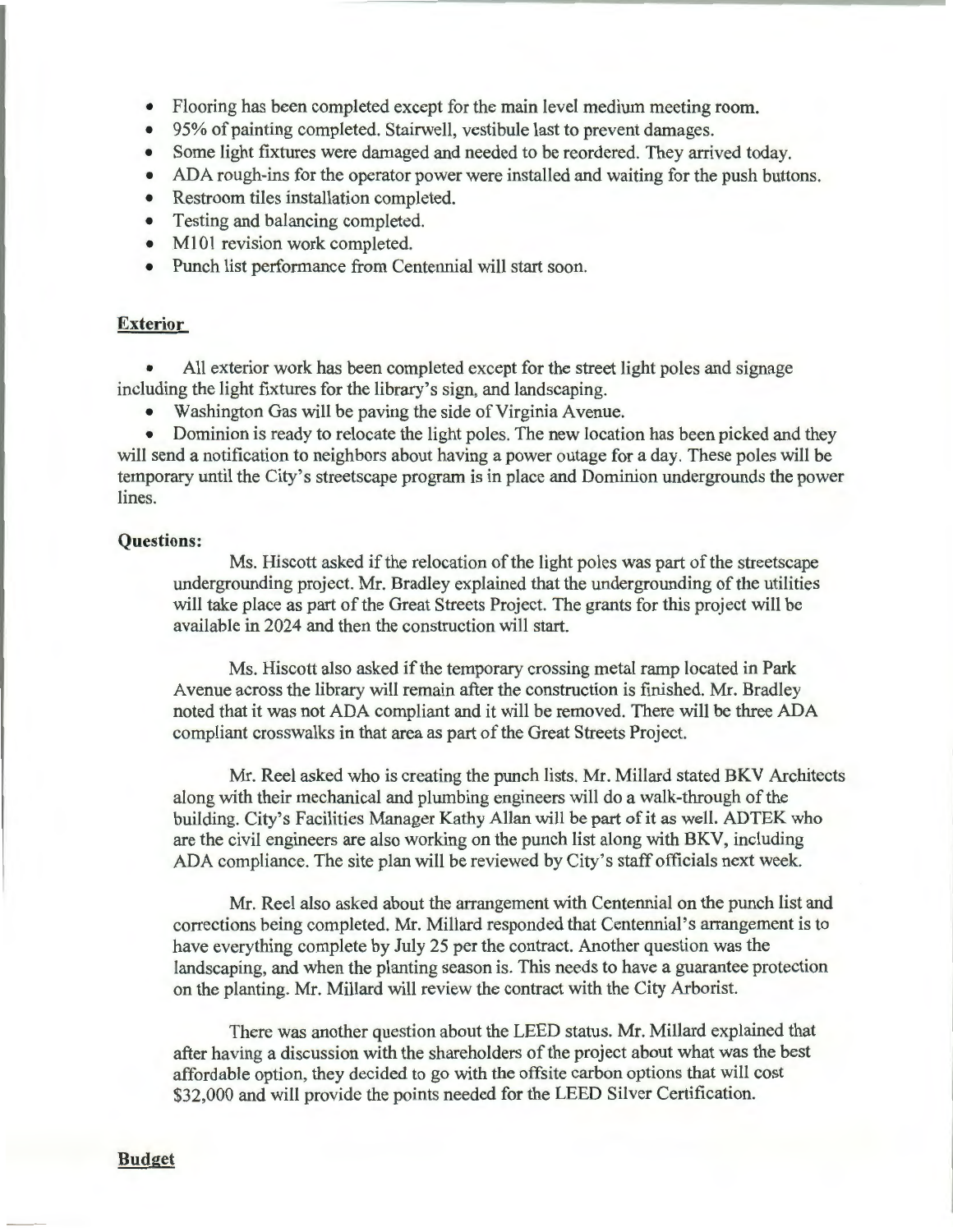In general, the budget is healthy. Moving and storage items are still within budget. As for the furniture, so far 30% of it is in the building and by the end of next week will be at 60%. The rest of the furniture is being manufactured and will be on site next month. As for the owner contingency, once Mr. Millard executes all the PCOs, he will have about \$80,000 left.

As for the CM contingency, he has \$143,000 left. For construction services, he will be covering PCOs and releasing the remaining budget for sub-contractors that are done with their work, such as concrete, steel and demo work. In summary, there is over \$200,000 remaining with a month left for the project to be completed. There will be unused funds that will be saved for additional needs for the library once the building is released by Centennial.

Mr. Reel asked if there has been an analysis of any categories such as a missed or additional scope, additional program, design error, inspecting agency requirements etc. Mr. Millard does identify these categories and keeps track of the subcontractor's scope gap, or owner adds, or design issues etc.

Mr. Reel also asked if additional expenses for the library were needed and if possible save the unused funds for unforeseen needs once the building is occupied. Mr. Bradley mentioned that the cabinetry for the staff lounge was very damaged and needed to be replaced, Mr. Bradley agreed on reserving funds to cover any other important library needs.

#### **Change Orders**

- **C0#31** Included the paving on Park and the alleyway which was for almost \$50,000. It also included heads and bases for light poles along Park A venue, baby changing stations, stair treads, and electrical outlets.
- **C0#32** This covered the 28 extension days.
- **C0#33** Included scope gaps as additional voltage work for the IT room for \$7,000.
- **C0#34** Included MlOl revisions due to the GMP inaccuracy, interior panel finishes for a staff office area. Also covered the power poke through under adult collection for data and phones. Curb work at Park Ave entrance including the gutter was also included.

#### **Activation Plan**

**Furniture:** The mural in the children's room is installed. The circulation desk is on site; all furniture is solid and good quality. Almost half of it in on site. The rest is expected to arrive in two or three weeks.

**Building Safety:** Mr. Millard is verifying that everything is ready for the inspection. The life safety systems need to be activated in order to get substantial completion. The old elevator is functioning. The new elevator is on hold due to a permitting issue. However, this won't affect the substantial completion. The fire inspector was onsite and remarked some exit signage that was not compliant, Mr. Millard will work on it. The fire alarm along with the sprinklers, will be tested and will be activated inside the building by the vestibule in the portico area. The generator will be arriving onsite in the next couple of days and for testing. The ceiling should be closed by next Friday.